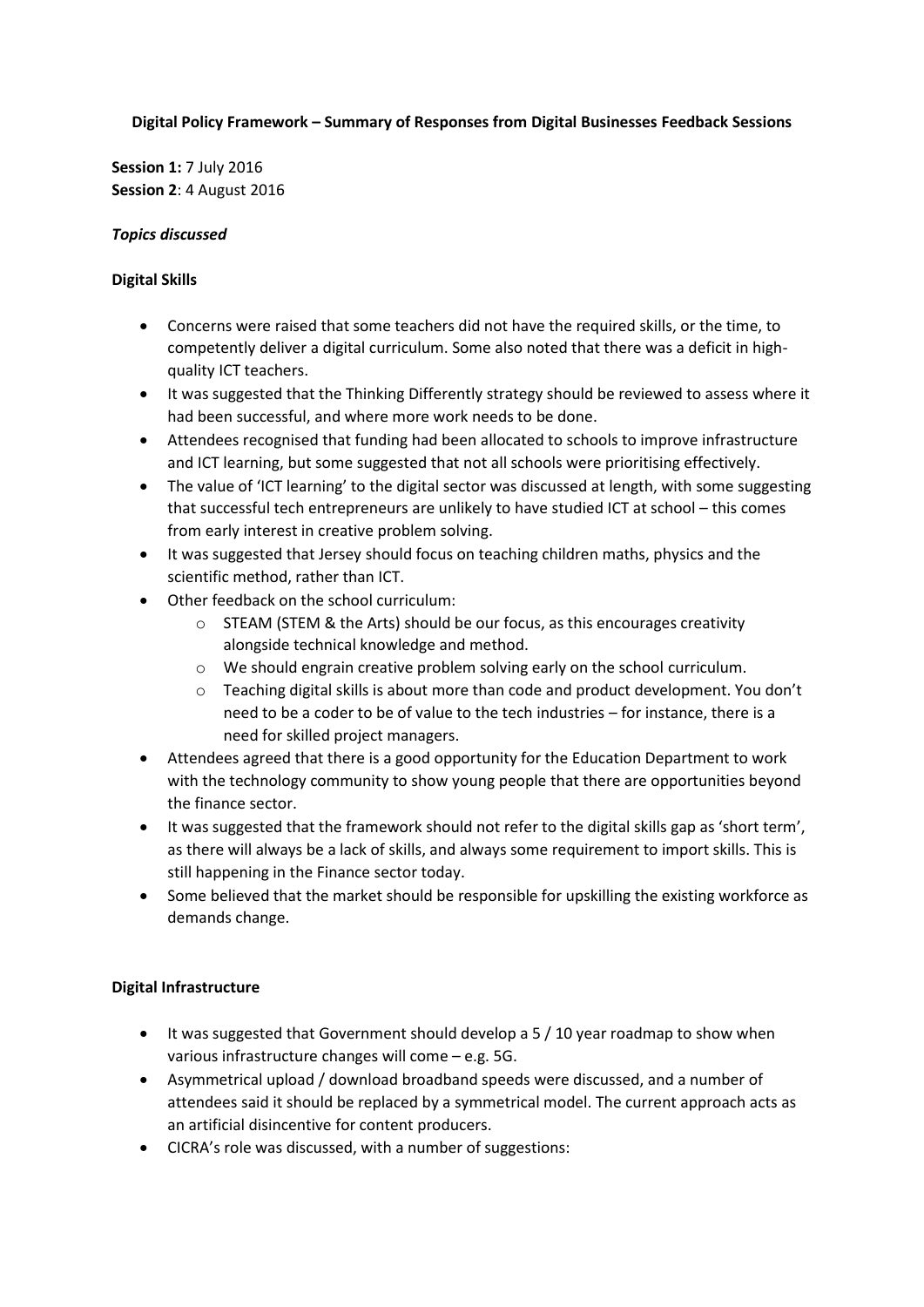- $\circ$  It should be empowered to force internet providers to ensure actual minimum internet speeds are as advertised, and generally hold providers to account for the quality of service provision.
- o It should investigate whether it is fair to force customers to pay for a landline connection with every broadband package.
- A number of attendees wanted to see free Public Wi-Fi even with low speeds explored and committed to soon. This could start with St Helier, and then rollout across the Island over time.
- The Hospital's free WiFi was discussed, and it was suggested that it could be used as a successful case study in the Framework.
- It was suggested that internet service providers should not charge businesses for the amount of data consumed – this acts as a barrier for businesses and as a disincentive for them to offer free Wi-Fi to customers or clients.
- It was suggested that the Airport's free WiFi should be analysed to explore further developments – e.g. what are people searching for? What could be learnt from that?
- A number of attendees agreed that Government should explore how our infrastructure aligns with the Island's overall vision and the way we want the community to evolve.
- Promoting our strong infrastructure was seen by many as a way to encourage and facilitate more remote working.

# **Government Digital Transformation**

- The attendees agreed that eGov has to be delivered at a much greater pace to rebuild public and industry confidence.
- Attendees discussed the transparency of the eGov programme, and suggested that opening it up would help to improve execution speeds and reduce public criticism of the programme.
- Attendees discussed the programme's governance, and suggested that the internal sign-off process may be slowing down the programme and reducing visibility of successes.

## **Innovative and Diverse Digital Economy**

- It was suggested that the framework should be clearer on defining Jersey's ambition for growing its technology sector.
- Attendees agreed that the framework should make commitments and have measurable output-focussed targets.
- Attendees suggested that if we want the technology sector to have a real economic impact, digital businesses must sell goods and services globally, not just in Jersey.
- A number of attendees suggested that this is the most important section, and that it was important that we better define what we want to achieve, and how we can achieve it.
- Attendees agreed that it will be very difficult to grow the tech sector without considerable immigration, which would mean favourable immigration policy for tech professionals.
- We could set up an advanced learning centre for specialised tech degrees, particularly postgraduate qualifications in things like cyber security.
- Suggestions were made to make it easier to get housing for tech immigrants, such as a 'Start-Up Halls of Residence".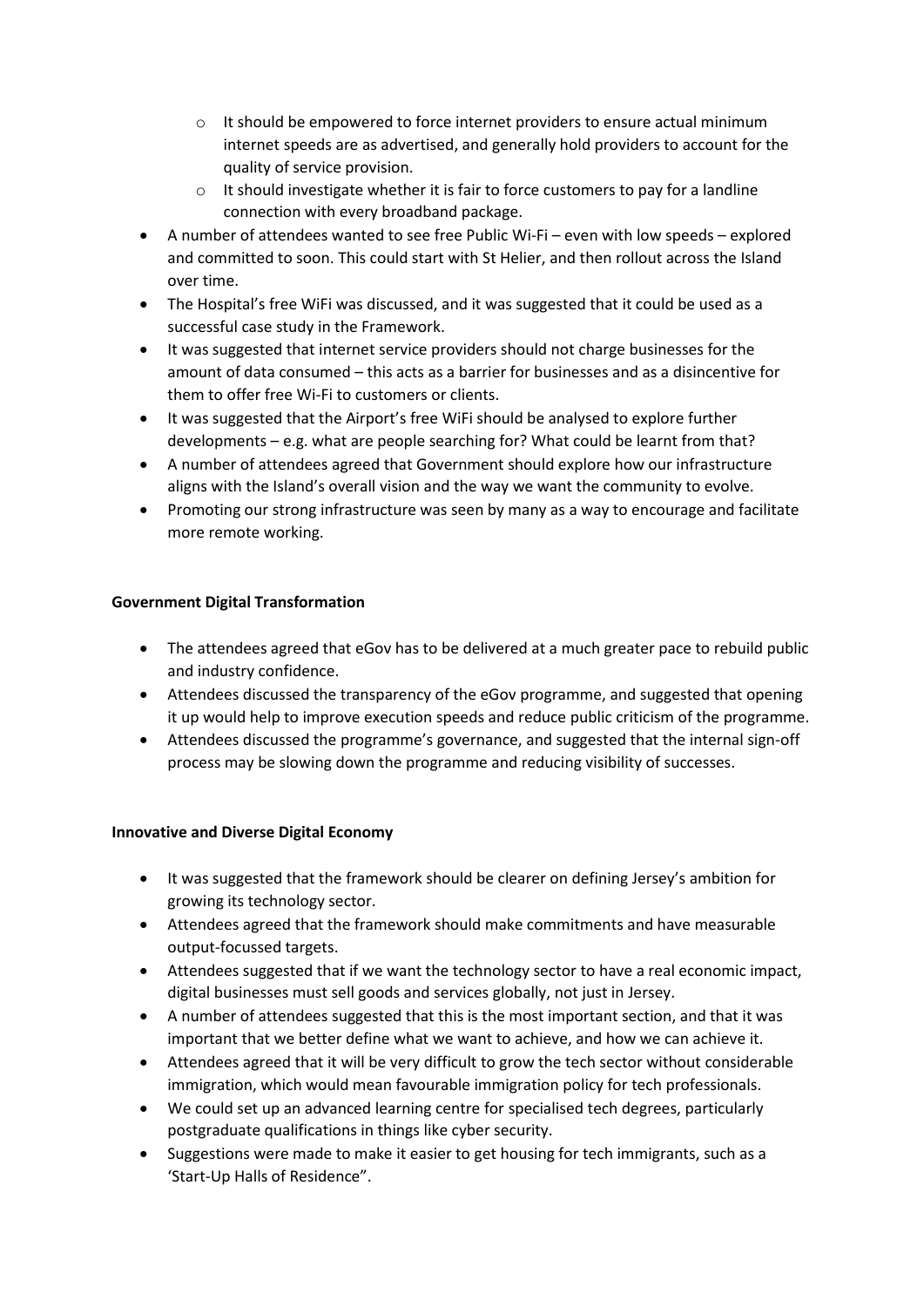- It was suggested that our economic objectives should be costed, and financial commitments made
- A number of additional suggestions were made:
	- o We could introduce a 'Start-up Visa' / 'Tech-Licence' scheme.
	- o We could provide cash-incentives to attract Start-ups to take root in Jersey.
	- o We could enable crowdfunding as an alternative source of funding for start-ups.
	- o We could introduce a scheme whereby experts assess local proposals / business cases and recommend to Angel Investors / Venture Capitalists.
	- $\circ$  We could introduce a scheme whereby digital businesses compete for funding from a pot of money, with applications assessed by world-class technology leaders.

## **Emerging Technologies**

- A number of attendees believed that the emerging technologies landscape was chaotic and unpredictable, and as such it was unwise for government to concentrate on any specific technologies – such as blockchain.
- Many in the room agreed that government was too slow when it came to effectively legislating around emerging technologies. Attendees agreed that the government's Virtual Currency legislation was a real bonus for Jersey, but felt that it took too long to develop and lodge.
- Attendees discussed Air BNB. They felt that government needed to give a clearer message on whether being an Air BNB host in Jersey was legal, illegal or extralegal. They called for a quick and clear statement on this.
- It was suggested that there was a resourcing bottleneck in the civil service legal office that slowed down new legislation for emerging technologies.
- Attendees suggested that Jersey needed a mechanism to reach out to and attract foreign start-ups working in emerging technology areas.
- A number of attendees agreed that the government should fund expert research into what emerging technology areas would be best suited to Jersey.
- Attendees agreed that government and its regulators should support setting up sandboxes for innovative firms to operate in safely.
- One attendee suggested that Jersey's government should operate a "just do it" approach to new technology areas that have yet to be legislated, so long as businesses are open about what they are doing.
- A few people felt that Jersey Business should improve its Search Engine Optimisation to be more instantly accessible and findable to innovative businesses in Jersey.
- A number of attendees suggested that Digital Jersey should have the right to sense-check relevant new legislation before it's enacted to ensure it does not damage digital businesses.
- One attendee wanted to see a coherent and proactive digital sector strategy from Locate Jersey.
- Attendees felt that government should be asking the local sector more questions about emerging technologies, rather than stumbling around in the dark.

#### **Regulatory Environment**